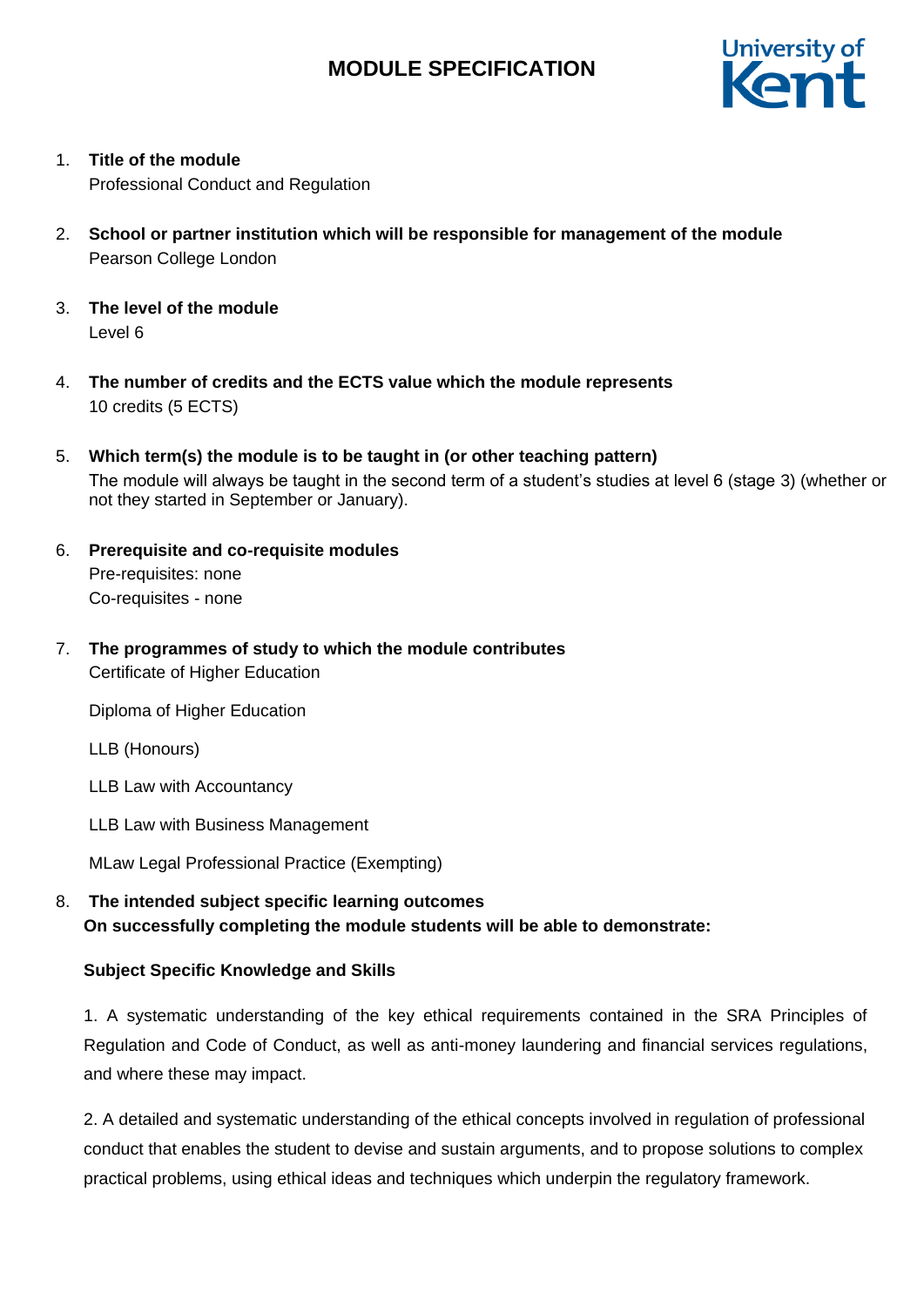

3. An ability to recognise the relevant SRA Principles of Regulation and parts of the Code of Conduct raised in the context of practical legal problem scenarios and to apply them appropriately, including the need to work within the limits of their competence and the supervision which they need.

4. An ability to act honestly and with integrity, in accordance with legal and regulatory requirements and the SRA Handbook and Code of Conduct

### 9. **The intended generic learning outcomes On successfully completing the module students will be able to:**

1. An ability to recognise ethical issues in the context of practical workplace scenarios and exercise effective judgment in addressing them.

2. An ability to critically evaluate arguments, assumptions, abstract concepts and data and to make appropriate ethical judgments in the light of this, resisting pressure to condone, ignore or commit unethical behaviour.

3. An ability to respect diversity and act fairly and inclusively.

### 10. **A synopsis of the curriculum**

The module is designed to enable the students to identify ethical issues as they arise in the context of practical legal problem situations and to apply the relevant ethical principles governing the conduct of solicitors to them.

In the course of studying the module, students will cover the following:

#### **Outline syllabus:**

#### **Element 1 – The Principles**

The requirements imposed on solicitors to:

- 1. uphold the rule of law and the proper administration of justice;
- 2. act with integrity;
- 3. not allow their independence to be compromised;
- 4. act in the best interests of each client;
- 5. provide a proper standard of service to their clients;
- 6. behave in a way that maintains the trust the public places in them and in the provision of legal services;
- 7. comply with their legal and regulatory obligations and deal with their regulators and ombudsmen in an open, timely and co-operative manner;
- 8. run their business or carry out their role in the business effectively and in accordance with proper governance and sound financial and risk management principles;
- 9. run their business or carry out their role in the business in a way that encourages equality of opportunity and respect for diversity;
- 10. protect client money and assets.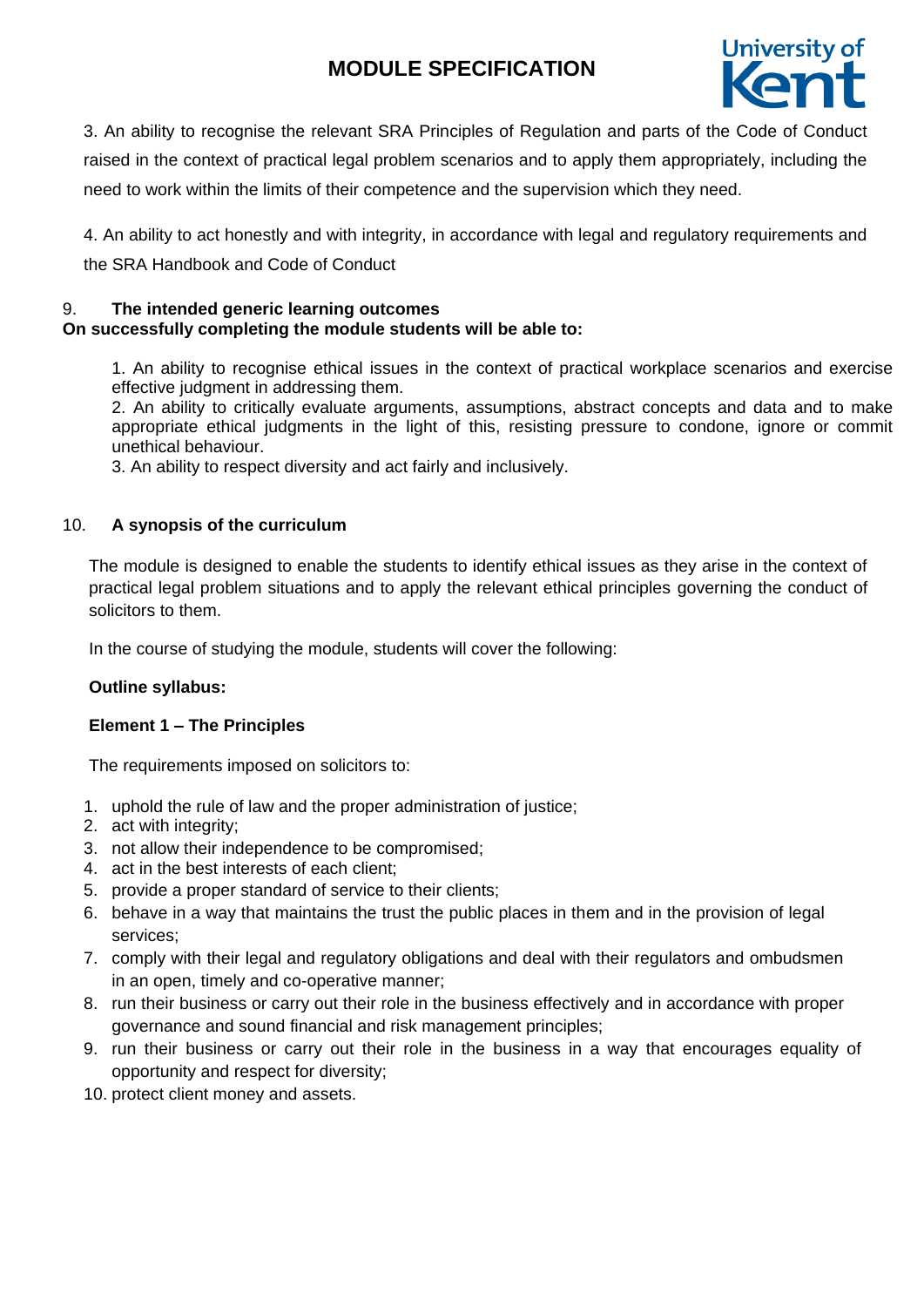

## **Element 2 - The Code of Conduct**

Duties and responsibilities owed to clients:

- 1. Client care;
- 2. Equality and diversity;
- 3. Conflicts of interest;
- 4. Confidentiality and disclosure;
- 5. The client and the court; and
- 6. The client and introductions to third parties

Running of the business:

- The management of the solicitor's business;
- Publicity; and
- Fee sharing and referrals.
- ●

Interacting with the Regulator Duties to others:

- The solicitor's relations with third parties; and
- The provision of services by a solicitor through separate businesses.

### **Element 3 - Money Laundering**

- 1. Legislation, including the international context; and
- 2. Situations where suspicion of money laundering should be reported.

### **Element 4 - Financial Services**

- 1. The purpose and scope of financial services regulation;
- 2. The financial services regulatory framework and application to issues arising;
- 3. Identification of appropriate sources of information.

Key skills developed:

- Drafting
- Communication and Literacy
- File management
- Negotiation
- Numeracy
- Teamwork
- Managing and Developing Self
- Managing tasks and solving problems
- Computing and IT Skills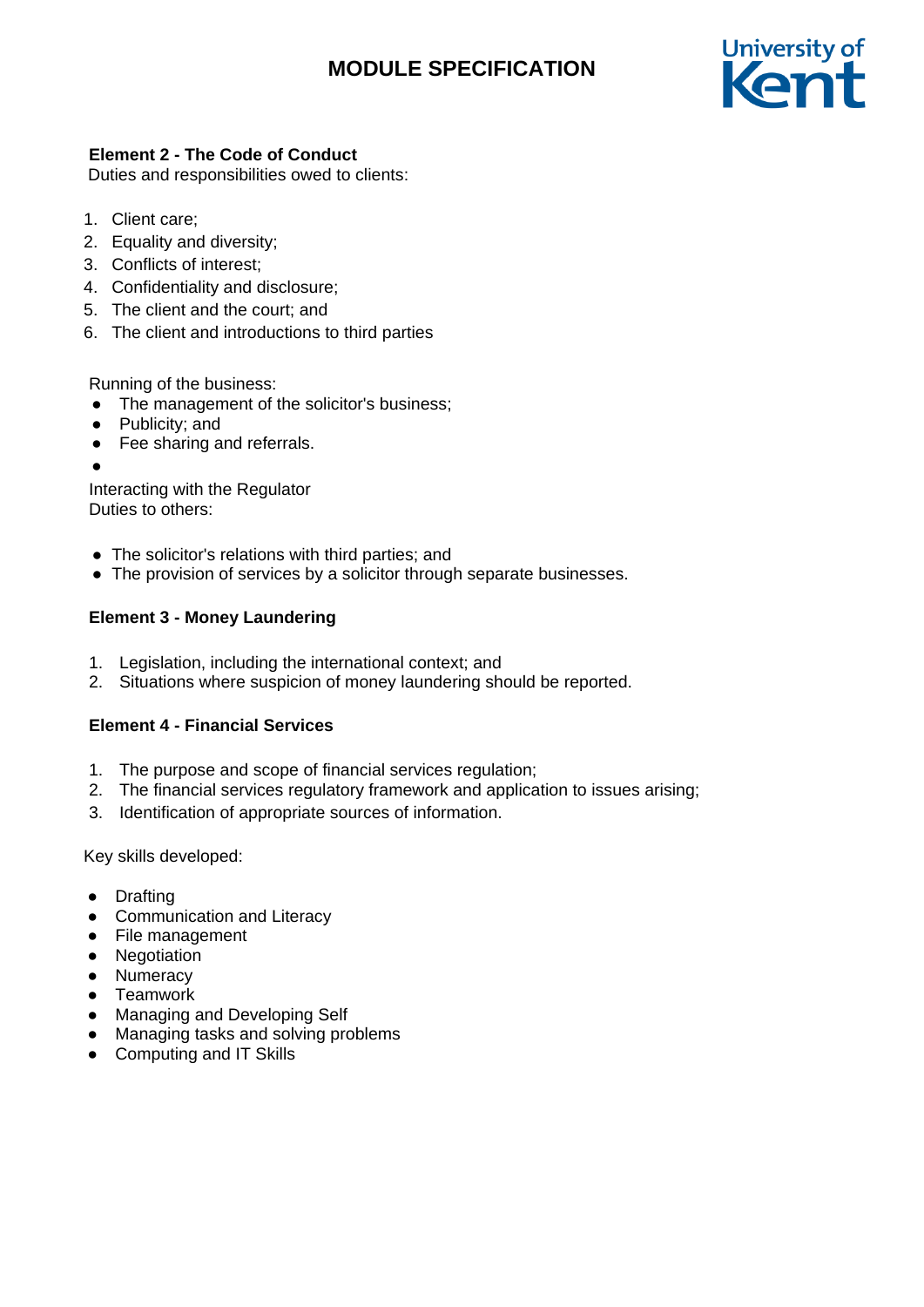

### 11. **Reading List**

All textbooks and practitioner materials will be updated annually. Textbooks will be held in the latest edition and older editions will be withdrawn.

|                               | Title, author, publisher<br>$\bullet$                                                                                                                              |
|-------------------------------|--------------------------------------------------------------------------------------------------------------------------------------------------------------------|
| <b>Core Text</b>              | Skills for Lawyers, Elkington, A et al, Legal Practice Guides<br>$\bullet$                                                                                         |
| <b>Essential</b><br>Reading   | <b>SRA Code of Conduct [Online]</b><br>$\bullet$<br>http://www.sra.org.uk/solicitors/handbook/code/content.page Solicitors<br><b>Regulation Authority</b>          |
| <b>Recommended</b><br>Reading | Lawyers' Skills, Webb, J et al, OUP<br>Foundations for the LPC, Firth, C et al, OUP<br>٠<br>Legal Foundations, Bamford K et al, Legal Practice Guides<br>$\bullet$ |

#### 12. **Learning and Teaching Methods**

Learning and teaching takes place through four key activities. These comprise a blend of technical skills training, guided tasks assisting in self-directed research and study, practical application, and consolidation. Conceptually, the aim of the learning and teaching method is to mirror as closely as possible a trainee's experience in a law firm, homing in on the ethical issues and dilemmas frequently encountered in practice.

### **Part A – Technical skills training**

The trainee will receive a series of briefings on professional regulation from practitioners and other experts in the field (these may take the form of live or recorded webinars or lectures).

#### **Part B – Self-directed research/Guided tasks**

The supervising partner will guide the trainee via memoranda, e-mails and/or recorded voicemails into the relevant factual matrix that need to be researched. Crucially however, in neither the training nor the guided tasks will the ethical issues involved be highlighted to the student in advance. It will be up to the student to spot the ethical questions raised in the facts presented.

#### **Part C – Seminar**

The trainee will present their findings to the client and/or supervisor. New issues may arise from the presentation and or further client information being provided to change the dynamics of advice etc.

#### **Section D – Consolidation**

This may be in the form of independent reflection and reading / online student discussion forum / associated tutor dialogue (e.g. via email) as students absorb the issues raised in the briefings and seminars through the consolidation process.

The module will aim to ensure that the student has extensive practical experience of applying their knowledge of the SRA's outcomes-focussed regulatory regime in practice.

| Activity                  | Notional Hours of Study |
|---------------------------|-------------------------|
| Technical skills training | 10                      |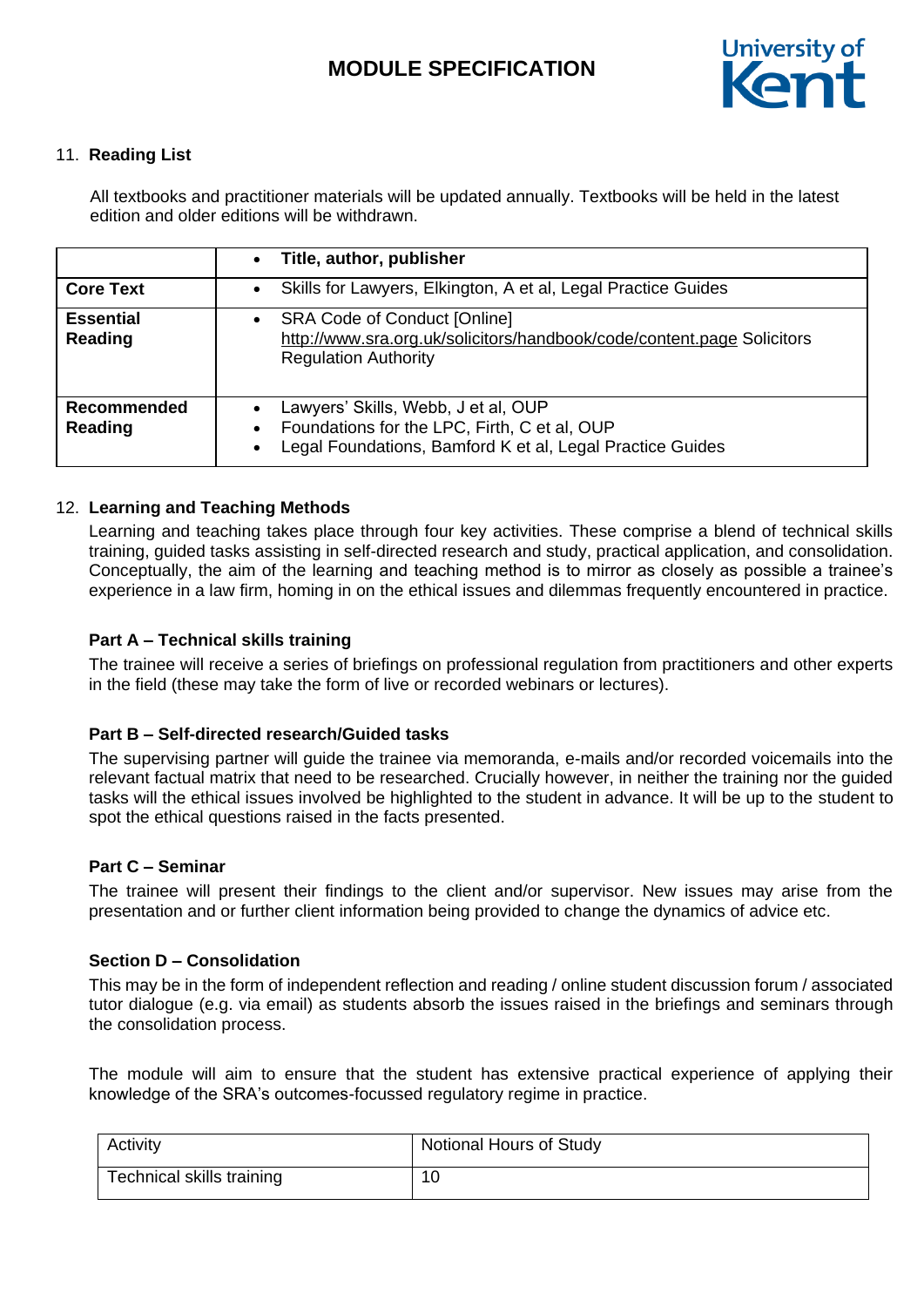

| Self-directed research / guided          | 50  |
|------------------------------------------|-----|
| tasks                                    |     |
| Seminars                                 | 20  |
| Consolidation                            | 10  |
| Assessment preparation and<br>completion | 10  |
| Total                                    | 100 |

#### 13. **Assessment methods**

#### **13.1 Main assessment methods**

This module will be assessed in two ways:

Part A – a supervised examination of two hours' duration (75%);

Part B – within the assessments in the three core practice areas, in all of which 5% of the marks will be allocated to Professional Conduct and Regulation (15% overall).

The pass mark for the module is 50%. Students will be required to attempt both parts of this assessment. Since the learning outcomes tested by each part overlap (see further detail below) an overall pass of 50% will be sufficient to pass this module.

#### **Rationale**

This methodology reflects two key objectives: firstly, and most importantly, to assess that the learning outcomes set out above have been achieved by the students in a way which complies with the Legal Practice Course Assessment Regulations. Secondly, to align our assessment regime with that proposed by the Solicitors Regulation Authority for the new Solicitors Qualifying Exam.

The proposed assessment methodology, combining a transaction based examination with objective testing we feel achieves both of these goals.

13.2 Reassessment methods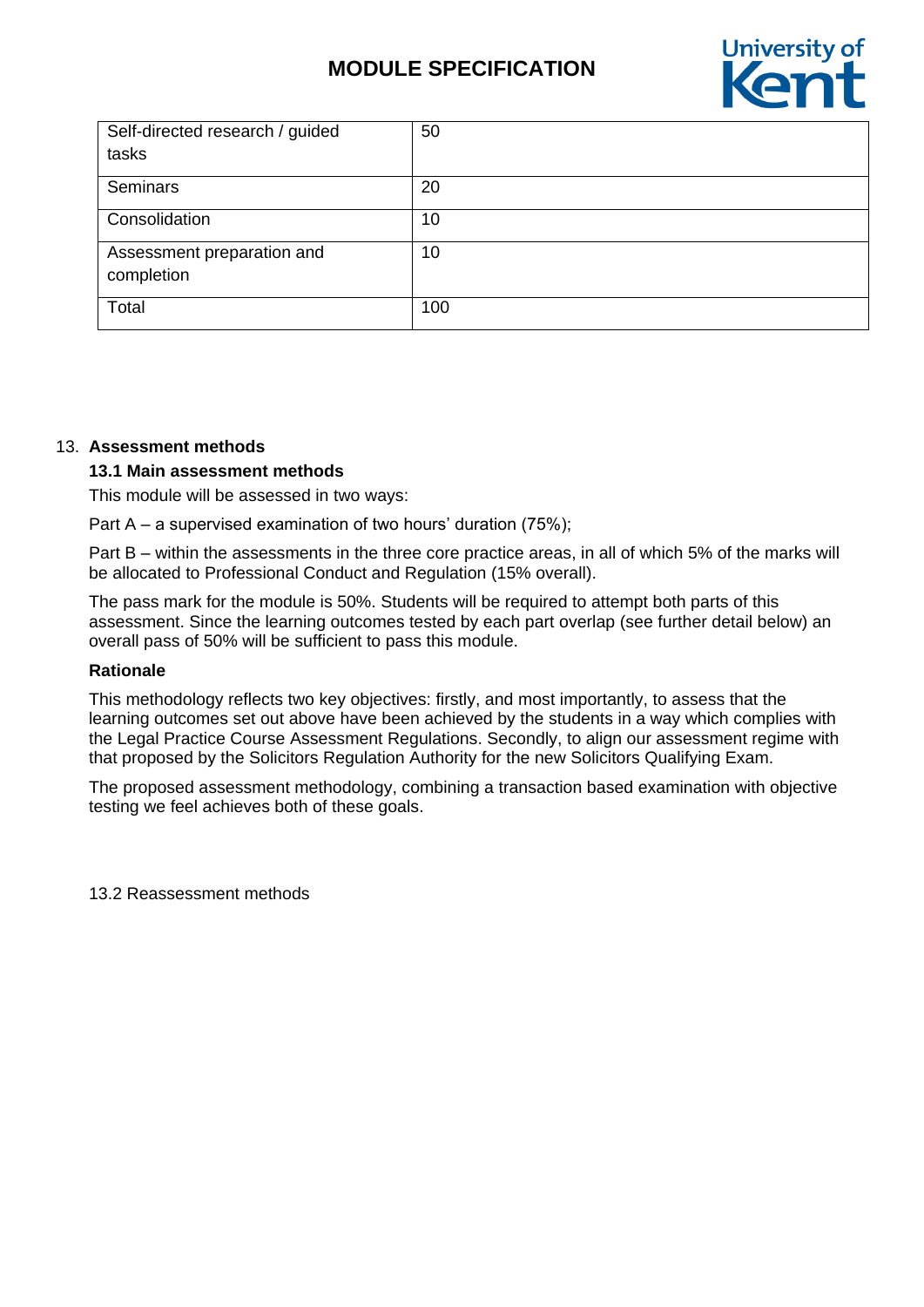

### **14. Map of Module learning outcomes (sections 8 & 9) to learning and teaching methods (section12) and methods of assessment (section 13)**

| <b>Module</b><br>learning<br>outcome        |                          | SS <sub>1</sub> | SS <sub>2</sub> | SS <sub>3</sub> | SS4 | GTS1         | GTS2           | GTS3    |
|---------------------------------------------|--------------------------|-----------------|-----------------|-----------------|-----|--------------|----------------|---------|
| Learning/<br>teaching<br>method             | <b>Hours</b><br>allocate |                 |                 |                 |     |              |                |         |
| <b>Technical</b><br>skills training         | 10                       | $\sf X$         | X               | $\sf X$         |     | X            | $\sf X$        | $\sf X$ |
| Self-directed<br>research /<br>guided tasks | 60                       | $\sf X$         | X               | $\sf X$         | X   | X            | X              | X       |
| <b>Seminar</b>                              | 20                       | X               | X               | X               | X   | X            | X              | X       |
| <b>Consolidation</b>                        | 10                       | $\sf X$         | $\mathsf{X}$    | $\sf X$         |     | $\mathsf{X}$ | $\overline{X}$ |         |
| <b>Assessment</b><br>method                 |                          |                 |                 |                 |     |              |                |         |
| <b>Examination</b>                          |                          | $\sf X$         | X               | X               | X   | X            | X              | X       |
| <b>Other areas</b>                          |                          | X               |                 | X               | X   | X            |                | X       |

#### 15. **Inclusive module design**

The Collaborative Partner recognises and has embedded the expectations of current

disability equality legislation, and supports students with a declared disability or special educational need in its teaching. Within this module we will make reasonable adjustments wherever necessary, including additional or substitute materials, teaching modes or assessment methods for students who have declared and discussed their learning support needs. Arrangements for students with declared disabilities will be made on an individual basis, in consultation with the Collaborative Partner's disability/dyslexia support service, and specialist support will be provided where needed.

#### 16. **Campus(es) or Centre(s) where module will be delivered:**

Pearson College London

#### 17. **Internationalisation**

All the modules on the MLaw/LLB programme incorporate an international dimension wherever and whenever appropriate. This includes specific areas, such as EU statutory provisions in Contract and Employment Law and Human Right issues in Constitutional and Criminal Law, alongside an all pervasive discussion of the affects of international law on English Law as a whole. In addition to the formal incorporation of international jurisprudence within the programme, the students are actively encouraged to participate in the numerous opportunities the College offers involving comparative analysis within the business world including: guest speakers, industry workshops, alumni events, etc. Specifically, the MLaw/LLB programme provides a number of opportunities for all law students to participate in educational visits to various international institutions within the legal environment including the EU (in Strasbourg, Brussels and Luxembourg), the International Court of Justice in the Hague and the Nuremberg Trials Court House. These trips are heavily subsidised by the college to ensure affordability and maximum participation.